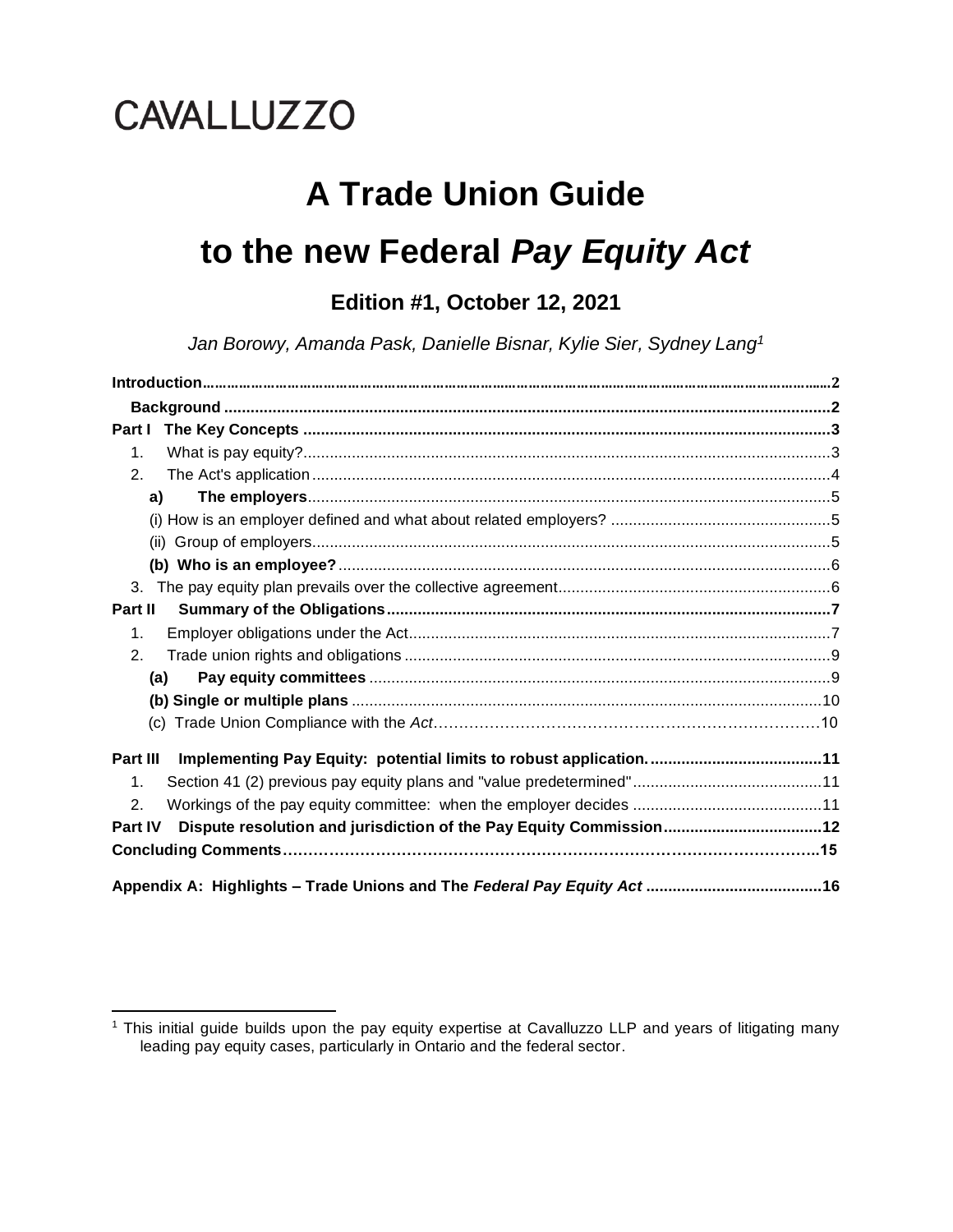#### **Introduction**

As of August 31, 2021, the Federal government's new Pay Equity Act ("Act")<sup>2</sup> and the accompanying Regulation are now in effect. This new legislation enables proactive enforcement of the fundamental human right to gender equality in compensation - equal pay for work of equal value. The *Act* recognizes that systemic wage discrimination exists in the workforce.

The new federal *Pay Equity Act* applies to private sector and public sector employers with 10 more employees in the federal jurisdiction. The *Act* applies whether or not there are male comparators in a particular workplace and whether or not there are existing pay equity plans.

The new *Act* requires a single pay equity plan per employer, save certain exceptions, for multiple plans, which are described below.

Trade unions have much work to do in order to negotiate a new pay equity plan in a relatively short timeframe.

The first deadline is **November 1, 2021** when the Employer is required to post a notice in the workplace setting out its obligations to establish a pay equity plan. The pay equity plan must be completed no later than **September 3, 2024.** Any pay equity adjustments owed must start to be paid out no later than **September 4, 2024**.

This *Trade Union Guide* provides a basic and plain language overview of employers' obligations and trade union's rights and obligations in respect of enforcing pay equity for their bargaining unit members. We also attach an appendix with the summary of the key highlights of the new legislation for your quick reference.

It outlines the key steps that the *Act* and Regulation requires to create that pay equity plan, the first phases of the enforcement of the *Act* and identifies potential issues which may arise.

#### **Background**

Pay Equity is not a new concept to the federal jurisdiction in Canada. The right to equal pay for work of equal value was first adopted in the *Canadian Human Rights Act* in 1976, Many employers did not voluntarily comply with their basic human rights obligations. The

<sup>&</sup>lt;sup>2</sup> The link to the Pay Equity Act (S.C. 2018, c. 27, s. 416) is here [https://laws-lois.justice.gc.ca/eng/acts/P-](https://laws-lois.justice.gc.ca/eng/acts/P-4.2/page-1.html)[4.2/page-1.html.](https://laws-lois.justice.gc.ca/eng/acts/P-4.2/page-1.html) The federal Pay Equity Act was first passed in December 2018 but not declared in effect until the Act's Regulations were proclaimed. The Pay Equity Regulation (SOR/2021-161) were proclaimed through an order in council in June 2021 which declared the Act in effect as of August 31, 2021. The link to the Pay Equity Regulation here is [https://laws-lois.justice.gc.ca/eng/regulations/SOR-](https://laws-lois.justice.gc.ca/eng/regulations/SOR-2021-161/index.html)[2021-161/index.html.](https://laws-lois.justice.gc.ca/eng/regulations/SOR-2021-161/index.html)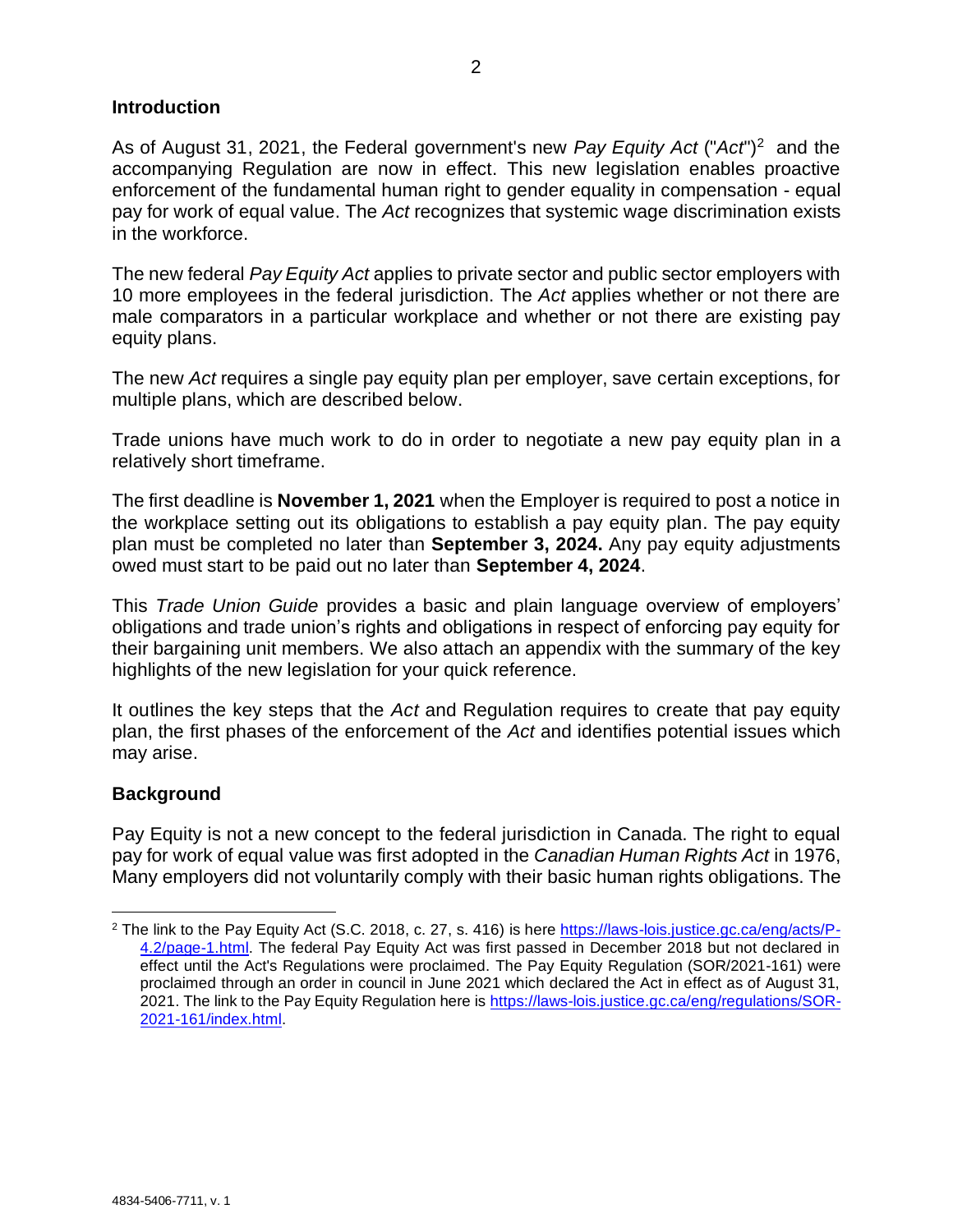*CHRA* is a complaint‑based regime. Trade unions met fierce resistance from employers as the unions struggled to ensure women's wages were consistent with the right of equal pay for work of equal value. Protracted, complicated and costly litigation was the result.

The new proactive *Act* is the result of years of lobbying and advocating by trade unions, including through the 2004 Pay Equity Task Force. This new law now requires employers to sit down with bargaining agents to develop a plan to redress systemic wage discrimination in their workplaces. The new *Act's* design is informed by federal human rights jurisprudence and experiences with the proactive legislation in Ontario (first in effect in 1988) and Quebec (in effective in 1996), although, there are significant differences between the new federal *Act* and its provincial counterparts.

The *Act* created a specialized Pay Equity Commissioner role with the broad mandate to administer and enforce the *Act.* The Pay Equity Commissioner is an appointment under the umbrella of the Canadian Human Rights Commission. The Commissioner has a significant role in assisting persons in understanding their rights and obligations under this *Act.* The Commissioner mediates attempts to find resolution of disputes relating to pay equity. The Pay Equity Commission has begun to issue interpretation guides and tools to assist pay equity committees to develop pay equity plans. Ultimately, the Canadian Human Rights Tribunal ("CHRT") is the final adjudicative body. The Pay Equity Commissioner can refer an important question of law or jurisdiction to the CHRT to determine. In addition, a trade union, an employer, or other affected person may appeal the Pay Equity Commissioner decisions or orders to the CHRT.

As pay equity committees are established in federal workplaces, the Pay Equity Commissioner will likely issue further interpretative guidelines and policies. $3$  Trade unions will want to examine the interpretative guidelines carefully to ensure they are consistent with a broad and liberal interpretation of the *Act* and fulfill the purpose to redress systemic discrimination.

# **Part I The Key Concepts**

#### *1. What is pay equity?*

Pay equity is a fundamental human right. Pay equity laws are designed to rectify and prevent the persistent and systemic compensation discrimination in wages and compensation practices experienced by women. Pay equity laws aim at ensuring gender equality.

Historically, the first efforts to address the deep and persistent pay gap between women's pay and men's pay were for "equal pay for equal work". Employers are required to pay men and women the same compensation for doing the *same job*, at the *same workplace*.

<sup>&</sup>lt;sup>3</sup> See the new Federal Pay Equity Commission website at [https://www.payequitychrc.ca.](https://www.payequitychrc.ca/)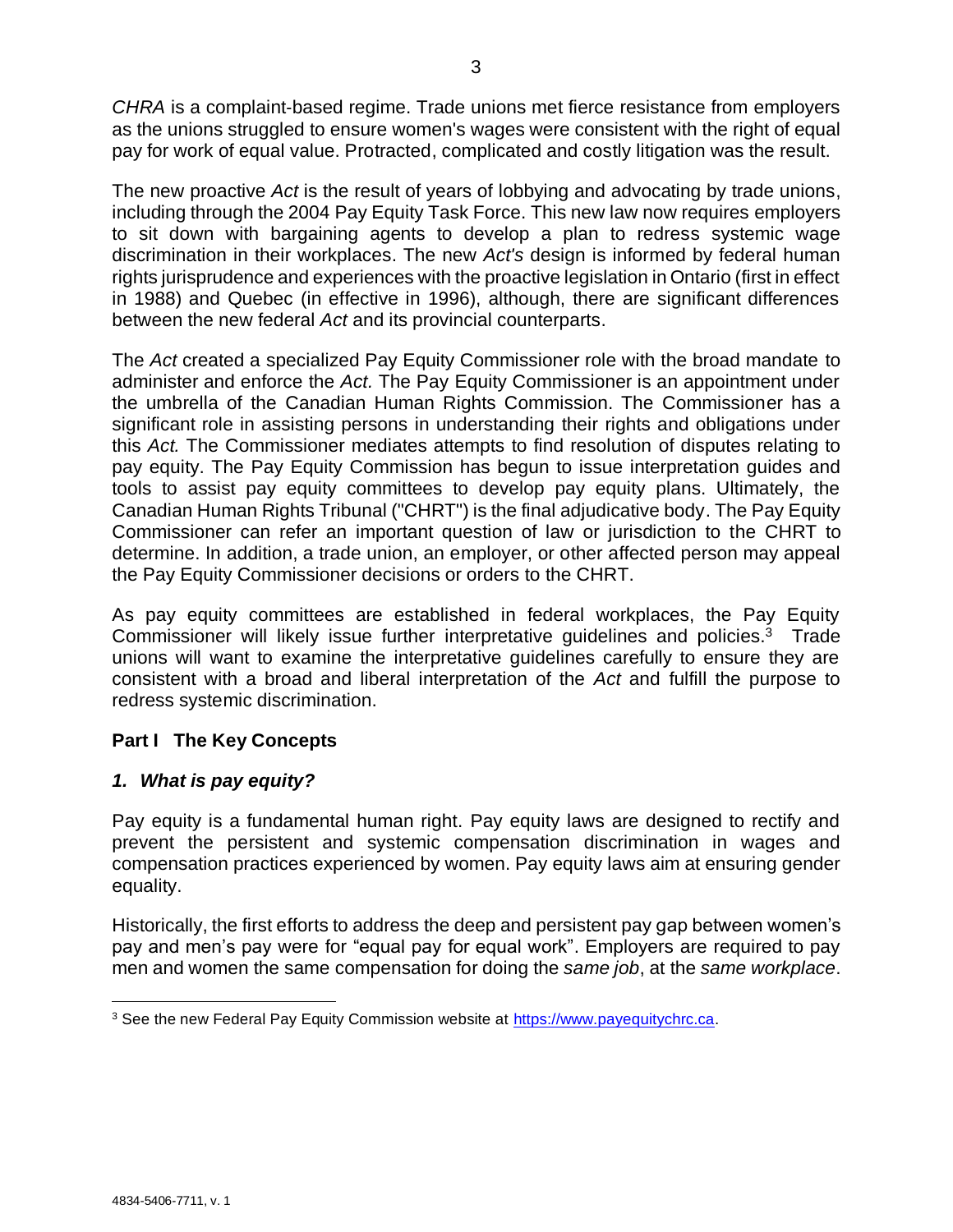This is the legal principle of equal pay. For example, equal pay ensures that a clerical worker position is paid equally whether a man or a woman does the job. But this early equality law did not do enough. Because women tended to work in different jobs than men, equal pay laws did not necessarily assist them.

Pay equity, or "equal pay for work of equal value", is distinct. Pay equity requires that employers pay men and women the same wage for doing work of *equal value*. An employer is required to pay a woman the same compensation as a man, if the job is of equal value. For example, a technician's job historically and stereotypically is dominated by men. A clerical job is historically and stereotypically dominated by women. If these two different jobs are of the same value, pay equity requires that their compensation is equal.

Pay equity is a very significant remedial tool because it recognizes that discrimination arises because of women's labour market occupational segregation. Women tend to work in different jobs than men. Women-dominated jobs are generally paid less and valued less than male-dominated jobs. The longstanding prejudices and stereotypes, sustained by labour market practices which funnel women into certain jobs, meant that women's work was under-described, under-valued and underpaid relative to men and their work.

Pay equity remedies the discrimination by fully valuing women's work and adjusting the job rate of jobs dominated by women to the job rate of jobs dominated by men where the jobs are of equal value.

The purpose clause of the new federal *Act* recognizes that systemic discrimination exists and must be remedied. Section 2 of the *Act* states:

*The purpose of this Act is to achieve pay equity through proactive means by redressing the systemic gender-based discrimination in the compensation practices and systems of employers that is experienced by employees who occupy positions in predominantly female job classes so that they receive equal compensation for work of equal value, while taking into account the diverse needs of employers, and then to maintain pay equity through proactive means.*

As proactive legislation with the obligation to create a pay equity plan, trade union efforts should focus on fully valuing women's work.

#### *2. The Act's application*

The proactive Federal pay equity regime has two basic phases. The first phase, from November 1, 2021 to September 3, 2024, is to *establish* pay equity. This phase requires that pay equity committees work to develop a pay equity plan(s) for each employer.

If the pay equity plan identifies that compensation adjustments and increases are owed to female job classes, the *Act* sets out up to a five-year period for payments depending on the amounts owed and size of the employer.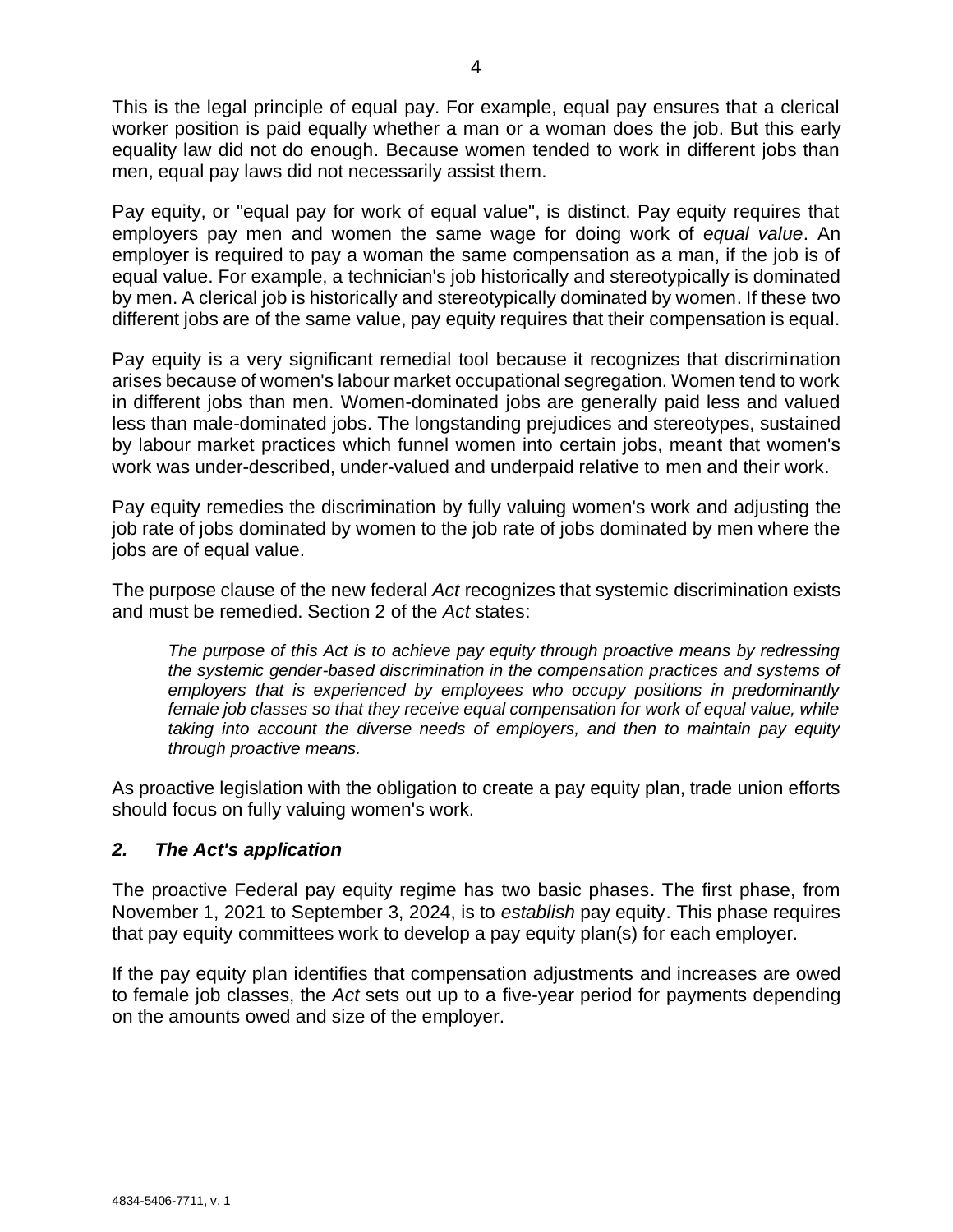The second phase is the employer's obligation to *maintain* pay equity. An updated pay equity plan must be posted no later than September 4, 2029.

The *Act* also requires the employer provide the Pay Equity Commissioner with an annual pay equity maintenance review,

### *a) The employers*

The federal pay equity legislation covers federally-regulated businesses and industries, both public and private sector, with 10 or more employees.

Employers to whom the *Act* applies includes the Crown, federal public administration, the Canadian Armed Forces, the RCMP and businesses and industries covered by the *Canada Labour Code*. Typical federal private sector employers include: air transportation, including airlines, airports, and aviation support operations; banks, including authorized foreign banks; telecommunications, radio and television broadcasting, including telephone, internet, telegraph, and cable systems; navigation and shipping activities, including port services and ferries; rail and road transportation services that regularly cross borders, including trucks and buses; and activities related to interprovincial connections, including canals, oil and gas pipelines, tunnels, and bridges that cross borders.

The *Act* also applies to federally regulated dependent contractors within the definition of the *Canada Labour Code*.

# *(i) How is an employer defined and what about related employers?*

Section 3 (2) of the *Act* defines "employer" with reference to key federal jurisdictional statutes, such as the *Canada Labour Code*, the *Financial Administration Act,* the *Royal Canadian Mounted Police Act*.

Indigenous governing bodies are exempt from application of the *Act* until a regulation specifies that the *Act* applies. Similarly, the government of the Yukon, Northwest Territories and Nunavut identified as employers, but are exempt until a date is specified by Regulation.

#### *(ii) Group of employers*

The *Act* provides that a "group of employers", two or more employers, may apply to the Pay Equity Commissioner to be recognized as a "single employer" for the purpose of establishing a pay equity plan. The Commission then has discretion under section 106 of the *Act*, to recognize a group of employers if the employers are "part of the same industry", have "similar compensation practices" and have "positions with similar duties and responsibilities".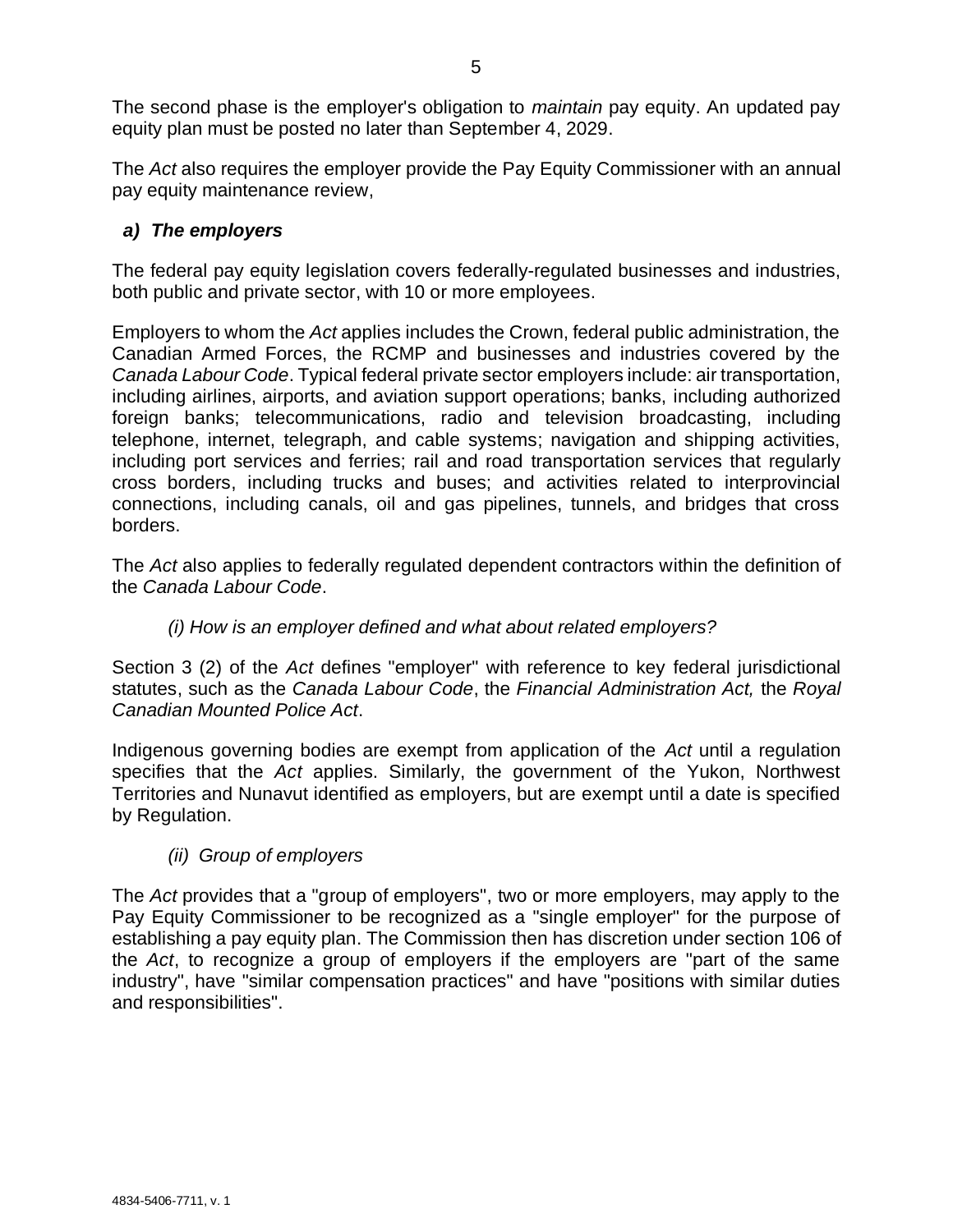There is no deadline for the group of employers to apply to act as one. The date that the "group" is recognized is after the *Act* came into effect and the "earliest day" that enables the group to meet its obligations.

The Pay Equity Commissioner has issued an interpretative guideline on the "Group of Employers" question. The guideline refers to the "same industry" as a "group of enterprises with substantially identical lines of work, which provide a closely related set of products, goods or services". The guideline indicates, by way of example, that franchises of the same business banner may be determined to be group of employers.

A "related employer" is not defined in the *Act.* In other pay equity jurisdictions, the determination of a related employer turned on the existing labour law, human rights and common law tests for a related employer as well as what elements of those tests advanced the purposes of the *Act.* The *Ac*t is a remedial measure to redress systemic discrimination. The *Act* is meant to improve the situation for women unfairly and adversely affected by compensation systems or practices. The criteria to be applied should be those that best accord with the objectives, structure and scheme of the *Act* to provide pay equity for female job classes. 4

# *(b) Who is an employee?*

Section 3(1) defines an employee as a person employed in the public service, an officer or non-commissioned member of the Armed Forces, and a person employed in connection with any federal work, undertaking or business under s. 2 of the Canada Labour Code. Importantly, dependent contractors, as defined under the *Canada Labour Code* are included for coverage under the *Act*. Persons employed by the governments of the Yukon, Northwest Territories and Nunavut are also included under the *Act*.

Students enrolled in student employment programs are exempt from the *Act* as are students enrolled during the student's vacation periods.

It is also important to note that the term "non-unionized employee" is also defined in section 3 (1). Non-unionized employee refers to an employee who is not a member of a bargaining unit and not declared to be in a managerial or confidential position in matters relating to industrial relations. This definition is particularly relevant as we describe the pay equity committee structure below.

# *3. The pay equity plan prevails over the collective agreement*

The *Act* requires that there be connections between the collective bargaining process and the pay equity process. Pay equity has long been recognized as both a labour relations issue and a human rights issue. The pay equity plan secures the fundamental human

<sup>4</sup> See for example, the Ontario Pay Equity Hearings Tribunal, *Ontario Nurses Association v. Haldimand-Norfolk (Regional Municipality) (No.3),* 1989 CanLII 1454 (ON PEHT), [https://canlii.ca/t/1svvc.](https://canlii.ca/t/1svvc)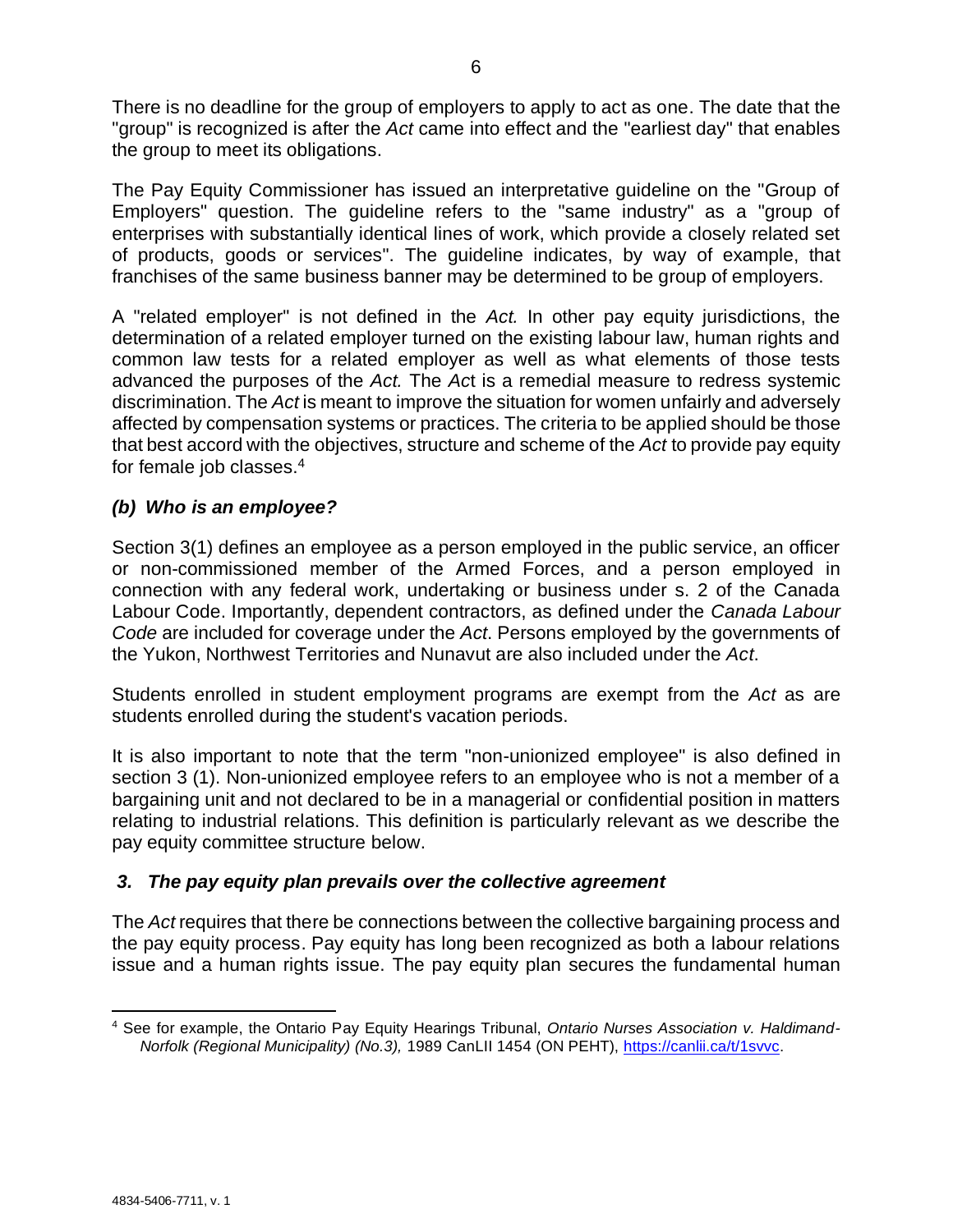right to redress systemic wage discrimination. The pay equity plan prevails over a collective agreement.

Section 95 of the *Act* outlines where there is "an inconsistency" between the most recent version of a pay equity plan and the employees' collective agreement, the pay equity plan prevails over the inconsistency. Any increase in compensation as a result of the pay equity plan is "deemed to be incorporated into and form part of the collective agreements" governing the employees.

## **Part II Summary of the Obligations**

#### *1. Employer obligations under the Act*

To summarize briefly, here is a list of the employer's proactive obligations in the development of the pay equity plan and the payment of pay equity compensation increases. These are also the obligations of the pay equity committee where there is one. The following list provides a general summary. Please refer to the specific section referenced for the exact language of the obligation.

- a. Establish a pay equity plan (s. 12). The *Act* requires a single pay equity plan for a single employer. This approach is different than in some provincial jurisdictions such as Ontario where, in general, a separate pay equity plan is negotiated for each bargaining unit. Multiple pay equity plans are an exception and described in greater detail below (s. 30).
- b. Post a notice of the employer's obligations under the *Act*, **no later than November 1, 2021**. The notice must be printed or electronic, in accessible formats, and readily available to all employees who may be covered by the plan. The notice shall remain posted until the pay equity plan is finalized (s.14 of *Act* and ss. 3-12 of the Pay Equity Regulation).
- c. Make "reasonable efforts" to establish a pay equity committee to develop the plan. A pay equity committee is required where the employees are represented by a trade union if there are 10 or more employees (s.16(1)). The composition of the committee and its role is described below.
- d. Provide "any information in the employer's possession" that the pay equity committee considers necessary for the establishment of the pay equity plan (s.23)
- e. Identify job classes which are jobs with similar duties and responsibilities, similar qualifications, are part of the same compensation plan, and are within the same range of salary rate (s. 32). For the core public administration, a single job class refers to the same group and level (s. 34).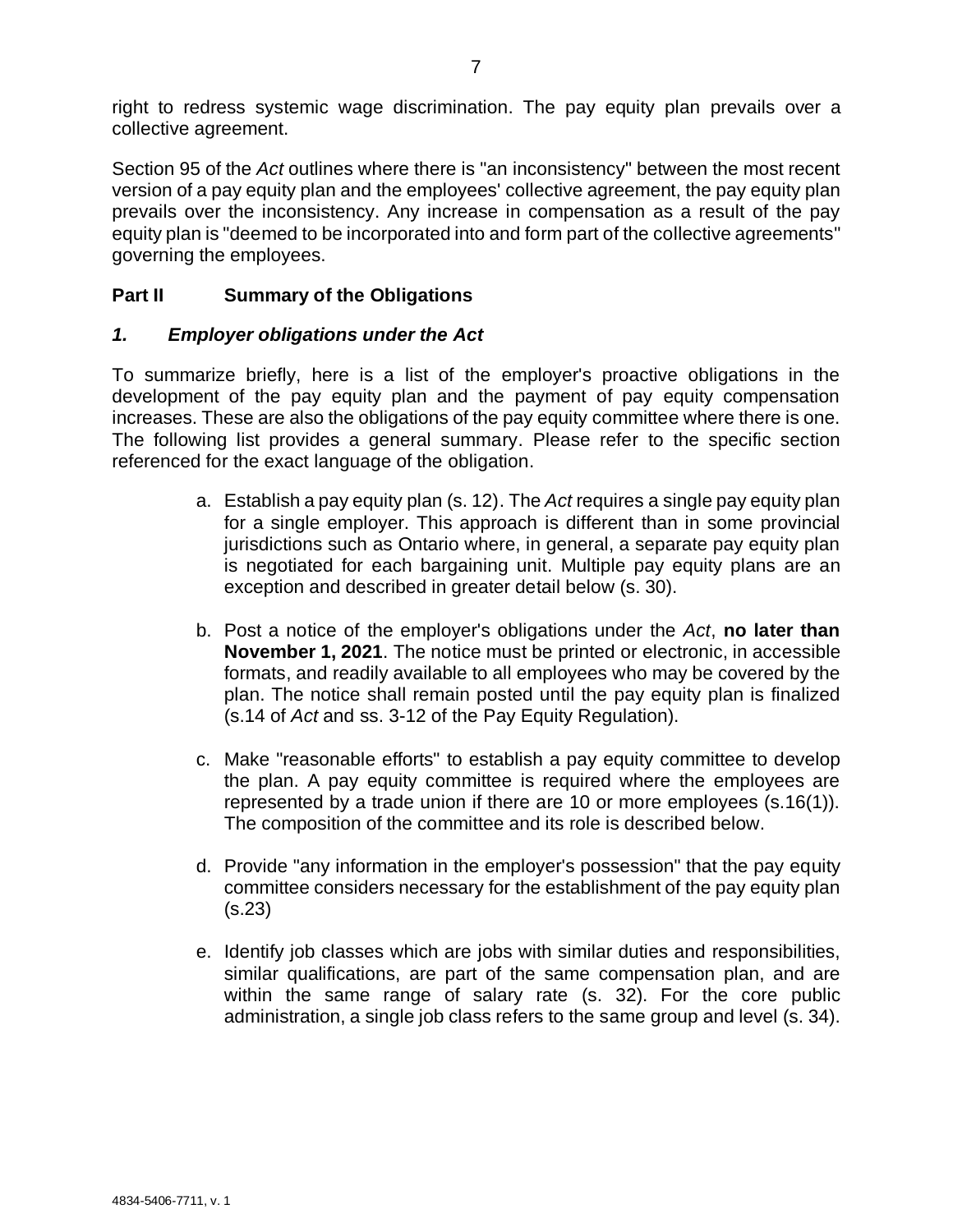- f. Determine the gender predominance of the job class, female or male<sup>5</sup>. A job class is predominantly female if 60% of the positions are occupied by women. A job class is a male job class if 60% of the positions are occupied by men. Consideration is given to the historic incumbency and the genderbased stereotyping of the job (s. 35-38).
- g. Determine the value of work considering the skill, effort, responsibility and working conditions of the job (s. 41-42).
- h. Determine the value of work using a gender-neutral method. (s. 43).
- i. Calculate the compensation for the job classes using a total compensation approach. However, the *Act* does provide for exemptions and differences in compensation, such as, a seniority system, red-circling, geographic area, training program wages (s.44-46). Also, s. 46 allows for the exclusion of the non-receipt of benefits from the total compensation calculation due to the temporary, casual, or seasonal nature of a position. This exclusion arguably lowers the bar on pay equity with an adverse effect on temporary, casual, or seasonal nature of a position.
- j. Compare the compensation of the job classes using either the "equal average method" or the "equal line method" (s. 47-50).
- k. If there are no predominantly male job classes at the Employer, differences in compensation are determined by identifying three male job classes from another employer with similar characteristics or the job classes set out in the Regulation schedule (s. 60 of *Act* and ss. 18-30 of Regulations).
- l. Identify pay equity adjustments (s.51).
- m. Post a draft pay equity plan with a notice to employees that they may provide comments on the plan (s. 52).
- n. **No later than September 3, 2024**, a pay equity plan must set out whether a pay equity committee was established, the job classes and their gender, the value of the job classes, the pay equity adjustments owed to female job classes and the date of any compensation increases (s. 51, s. 55).
- o. Start compensation increases September 4, 2024 (s. 60-61) If the pay equity compensation increases constitute more than 1% of the employer's payroll for the previous year, adjustments may be phased in. (s. 61 (2)). The

<sup>5</sup> The Act uses the terms "female" and "male". Neither term should be interpretated in a manner to exclude trans and non-binary peoples. Pay equity is about the job; not the individual.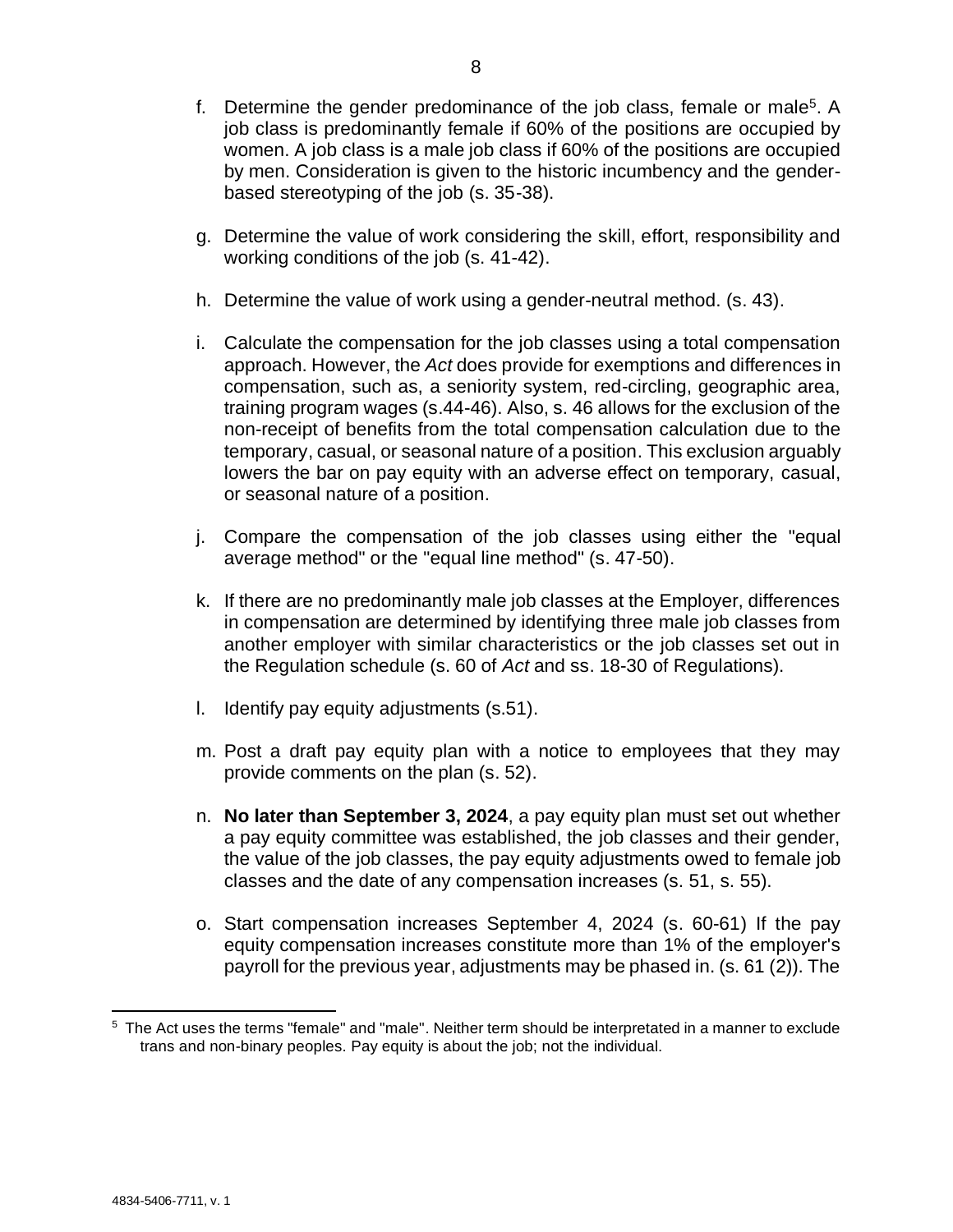Employer has either 54 months to complete the adjustments or 78 months. All pay equity adjustments must be completed by 2029 (s. 61 (2) (c)).

- p. Do not reduce compensation of a job class in order to achieve pay equity (s.98).
- q. Take no reprisals for an employee's involvement in the pay equity process (s. 102).
- r. By **June 30, 2025,** prepare an annual report to the Pay Equity Commissioner on the status of the plan (s. 89).
- s. Maintain the pay equity plan and post an updated plan no later than **September 4, 2029**. (s. 64).

### *2. Trade union rights and obligations*

The *Act* recognizes bargaining agents as defined in the *Canada Labour Code* and the *Public Sector Labour Relations Act*. The bargaining agent's significant responsibilities under the Act are also informed by their broader human rights and collective bargaining rights and responsibilities provided for in other workplace laws.

Trade unions have a proactive obligation under the *Canadian Human Rights Act* to carry out their representational obligations pursuant to the collective agreement in a manner which promotes the equality of its women members and those doing "women's work". As the Supreme Court of Canada's decision in British Columbia *(Public Service Employee Relations Commission) v. B. C. Government and Service Employees Union* (*Meiorin*) made clear, the employer and bargaining agent have positive obligations to find out whether discrimination exists in workplace standards and rules and to prevent future discrimination. Equality must be built into workplace standards.

#### *(a) Pay equity committees*

The new Federal *Pay Equity Act* requires that a Pay Equity Committee be established for each employer. The bargaining agent has the right to participate on a pay equity committee no matter the size of the workplace (s. 19).

In this regard, a trade union is a co-partner and has a key voice in the creation of the pay equity plan. The *Act* requires the workplace parties to jointly analyze the total compensation of the female and the male job classes and ensure that women's work is fully valued and free of discrimination.

The pay equity committee must have the representation of bargaining agents. If there is more than one bargaining agent, each bargaining agent must have a least one representative (s. 19 (1)). Representation is by the bargaining agent, not by bargaining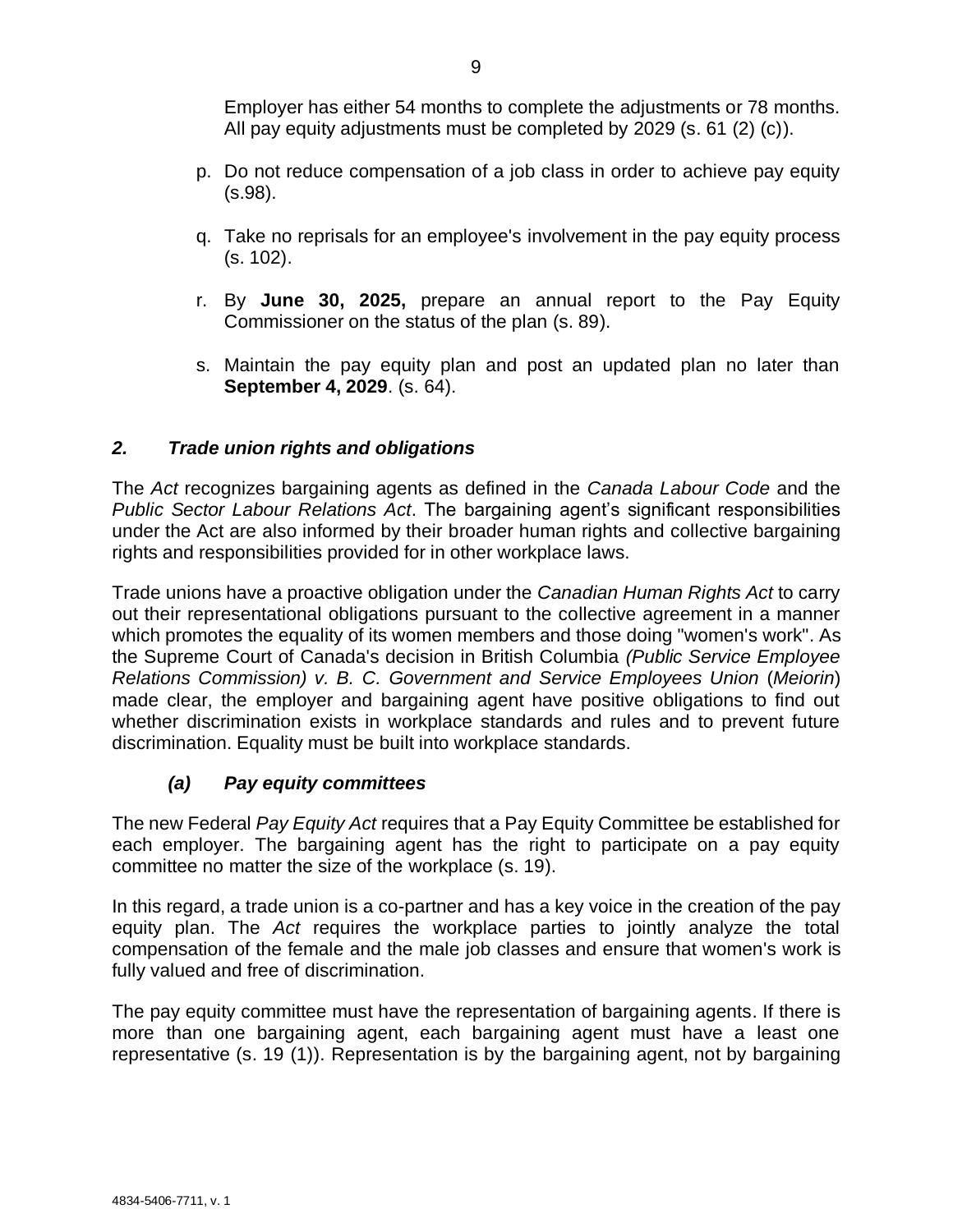unit. Each trade union selects the committee member(s) who will represent the employees who are members of any bargaining unit of the employer. (s. 14 (1) (d)).

The trade union has the obligation under the *Act* to provide any trade union representative on the committee with "sufficient direction" to enable the trade union member to perform their work on the committee (s. 21 (2)). The trade union is also obligated to provide any relevant information that is necessary for the establishment of the pay equity plan (s.23 (2)). All members on the pay equity committee are required to keep information exchanged confidential (s. 24).

The primary role of the bargaining agent during the establishment phase is to be active and engaged in all facets of the pay equity analysis on the pay equity committee. Frontline trade union members know their work, their skills and responsibilities. Through their bargaining agent representative on the pay equity committee, the work of trade union women members work can be fully valued.

Following the establishment of pay equity, the trade union's right is to be a participant in the pay equity maintenance phase. Section 64 of the *Act* requires the Employer to advise the trade union that the pay equity maintenance process will be underway and to set up a pay equity maintenance committee.

# *(b) Single or multiple plans*

The *Act* presumes that there is a single pay equity plan for a single employer, no matter the location of the employer's establishments or outlets.

However, the *Act* enables a bargaining agent or employer to apply to the Pay Equity Commission to approve that the employer may have more than one pay equity plan. (s. 30). The party applying for multiple plans will likely have to demonstrate how that would better serve the purpose of the *Act* to redress systemic gender-based discrimination in compensation and that female-job classes would not be adversely affected by that approach. Before providing approval for multiple plans, the Commissioner will take submissions from the affected employer and non-union employees, if any. The Commissioner is bound by s. 30 (5) to deny the application if "such a plan would not enable enough male job classes to be identified".

# *(c)* **Trade union compliance with the** *Act*

Finally, three other elements of the new *Act* set out further trade union obligations. Section 103 requires that the trade union not "take reprisal against a person" who enforces their rights under the Act, including allegations of non-compliance with the *Act.*

Section 119 empowers the Pay Equity Commissioner to issue an order against a trade union as well as an employer for failing to comply with the Act if the Commissioner's compliance audit (s. 118) supports such a finding.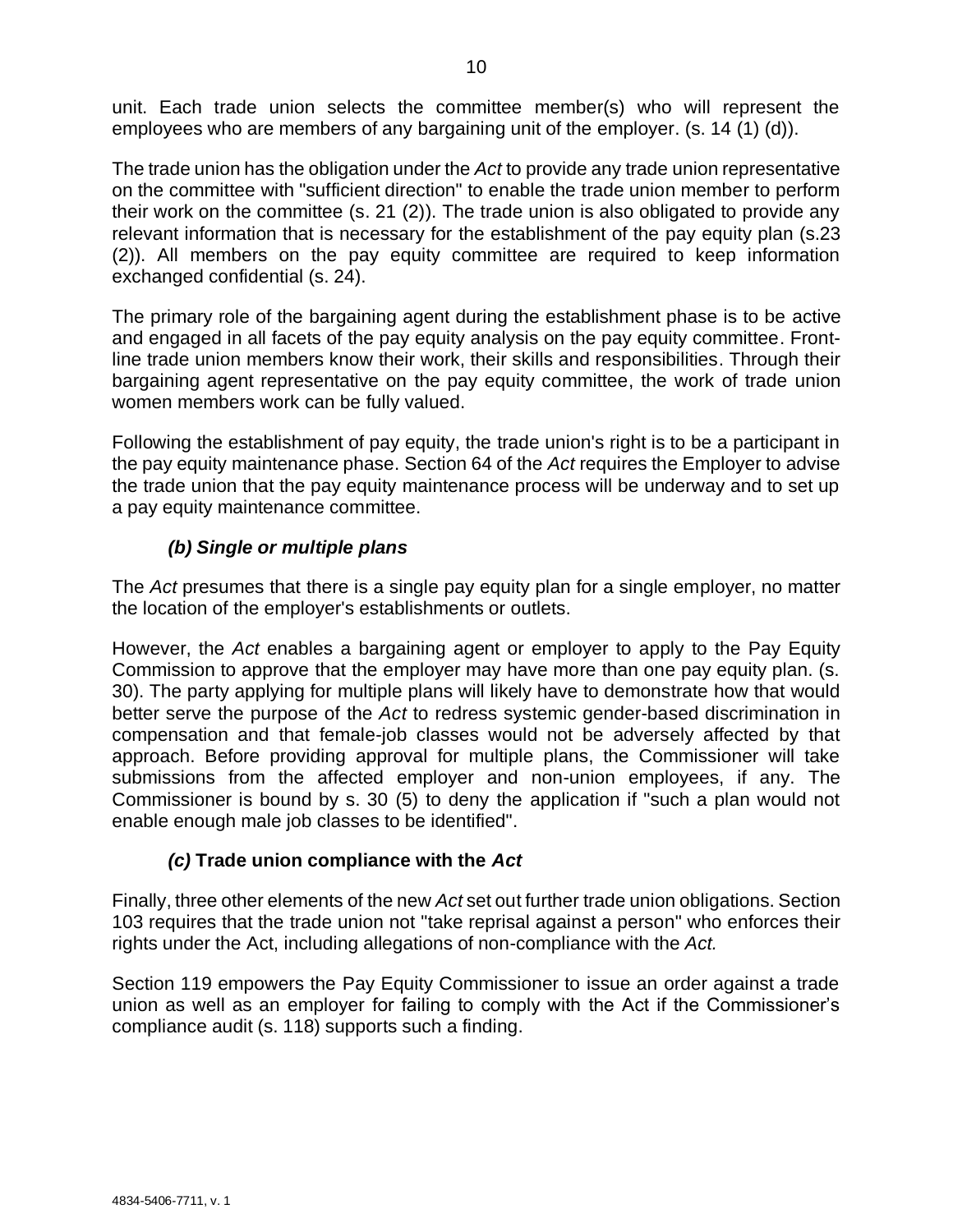The Act allows for administrative monetary penalties to be set for employers and trade unions through regulations. The Act establishes the maximum penalty a trade union could be subject to of either \$30,000 or \$50,000, depending upon the size of the employer, for non-compliance with the *Act*. The *Act* makes clear that the objective of the penalties is to promote compliance with the *Act*.

# **Part III Implementing Pay Equity: potential limits to robust application.**

As the workplace parties set up the pay equity committees and begin implementing the new *Act*, there will be many questions. The *Act* continues to have gaps, loopholes and areas which may require further legal analysis, including consistency with the Charter of Rights and Freedoms equality provisions. We anticipate that further issues will arise, particularly involving the maintenance of pay equity.

For the purposes of this initial guide, we highlight two potential issues which may result in early disputes with an employer.

# *1. Section 41 (2) previous pay equity plans and "value predetermined"*

One of the gaps in the new *Act* involves the ability of an employer (and pay equity committee) to rely upon a prior pay equity plan or job evaluation system to conclude that no further work is required. Section 41(2) allows the Employer (or committee) to conclude that the "value of the work has already been determined by means that complies" with the *Act*.

Some employers may seek to file prior internal pay reviews and trade unions may have had little or no involvement with the development of those prior "internal relativity" or "job evaluation" plans

Such prior plans may be a means by which employers could seek to evade their obligations under the *Act*. Trade unions will want to approach such prior "value determinations" of the women's work very cautiously. In Quebec, the ability of employers to rely upon prior plans, or "pay relativity plans" was found to be unconstitutional.<sup>6</sup> If the trade union was not involved in the development of the prior plan, the union may want to file a notice of matter in dispute, under section 147, to the Federal Commissioner.

# *2. Workings of the pay equity committee: when the employer decides*

One important element of the new *Act* is an employer's obligation to take all reasonable efforts to establish a pay equity committee where all or some of the employees are represented by a bargaining agent in a workplace. The Committee structure requires all bargaining agents and non-union employee representation.

<sup>6</sup> see *Syndicat de la fonction publique v. Procureur général du Québec,* [2004] J.Q. no. 21 The decision was not appealed in Quebec.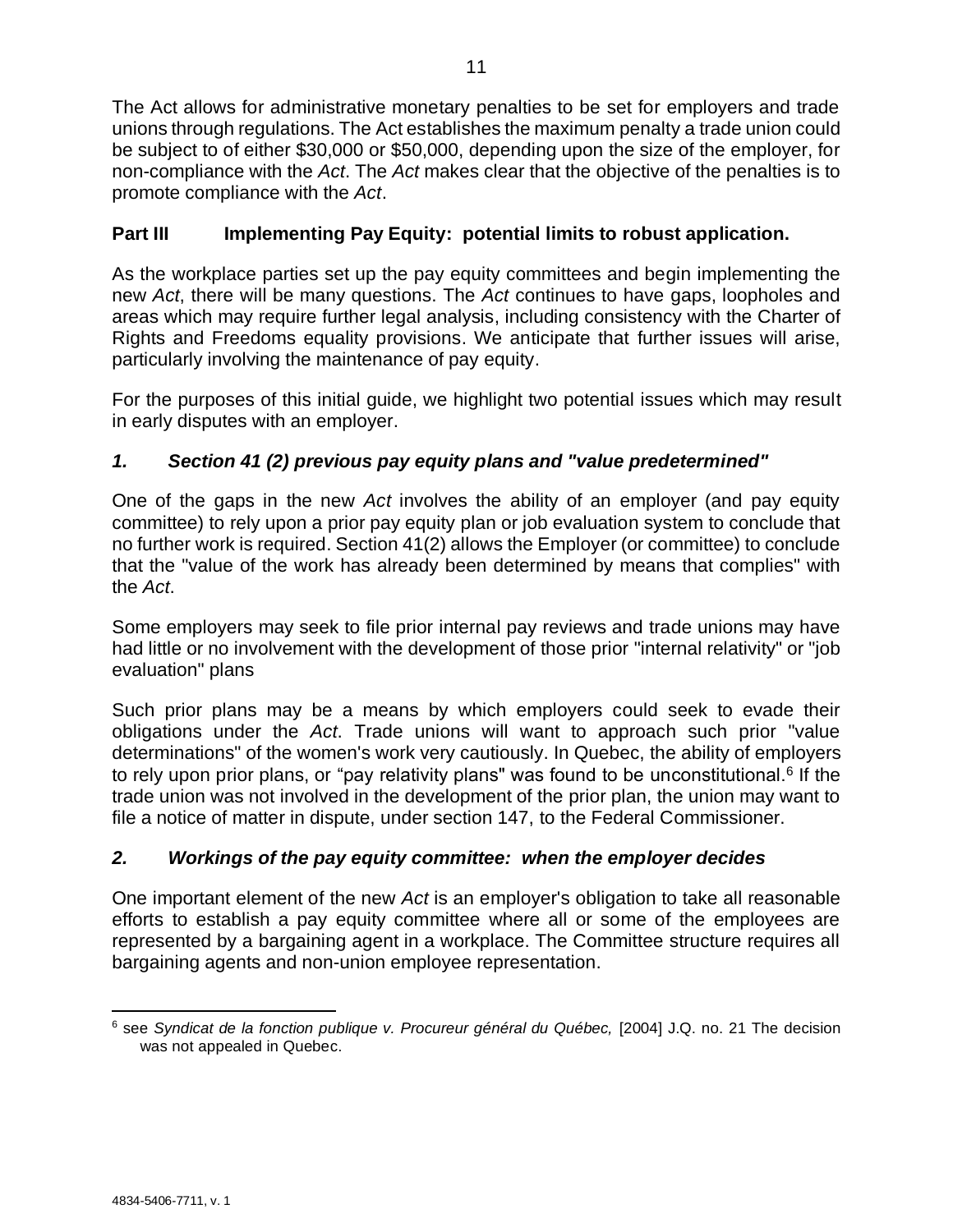Section 19 of the *Act* prescribes the mandatory composition of the new Pay Equity Committee as follows:

- a. the committee must have at least 3 members;
- b. at least 50% of the committee members must be women;
- c. two-thirds of the members of the committee must be employees to whom the pay equity plan relates;
- d. all bargaining agents are represented with a least one person. The Act references representation by bargaining agent and not by bargaining unit. The bargaining agent is obligated to select their own committee member;
- e. one representative is selected by the employer;
- f. at least one member represents non-union employees. The non-unionized employees must select their representative by a vote;
- g. decision making is by unanimous vote.

If an Employer is unable to establish a committee based upon these terms, it must advise the Pay Equity Commissioner.

However, Section 20(1) adds a very peculiar requirement. It requires that the decision of the group of employees has to be unanimous to count as a vote. The members of the committee who represent employees (both union and non-union) have one vote. If members of the committee who are there to represent employees cannot, *as a group*, reach a unanimous decision, their one vote is forfeited. *The employer's vote prevails*.

Section 22 sets out conditions for the functioning of the committees and book-off for pay equity committee work. The employer is obligated to provide the "its premises and equipment for the work of the committee." Employees who are members of the pay equity committee, must be provided "time away from their work, as required, to participate in training sessions and meetings of the committee and to perform their work as a member of the committee." An employee who takes time away from their work in for the pay equity committee work is deemed to be at work.

Sections 109 and 110 of the *Act* empower the Pay Equity Commissioner to assist the pay equity committee should disputes arise.

#### **Part IV Dispute resolution and jurisdiction of the Pay Equity Commission**

The new *Act* establishes a new dispute resolution mechanism under the umbrella of the Canadian Human Rights Commission. The *Canadian Human Rights Act* was amended to authorize the creation of the Pay Equity unit to support the Commissioner. The starting point is with a complaint to the Commissioner and the timelines for filing complaints and appeals are quite tight as we outline below.

Under section 104 of the *Act*, the Pay Equity Commissioner's mandate is, amongst other duties, is to (a) ensure the administration and enforcement of the *Act* and to facilitate the resolution of disputes relating to pay equity. The Commissioner may conduct an audit or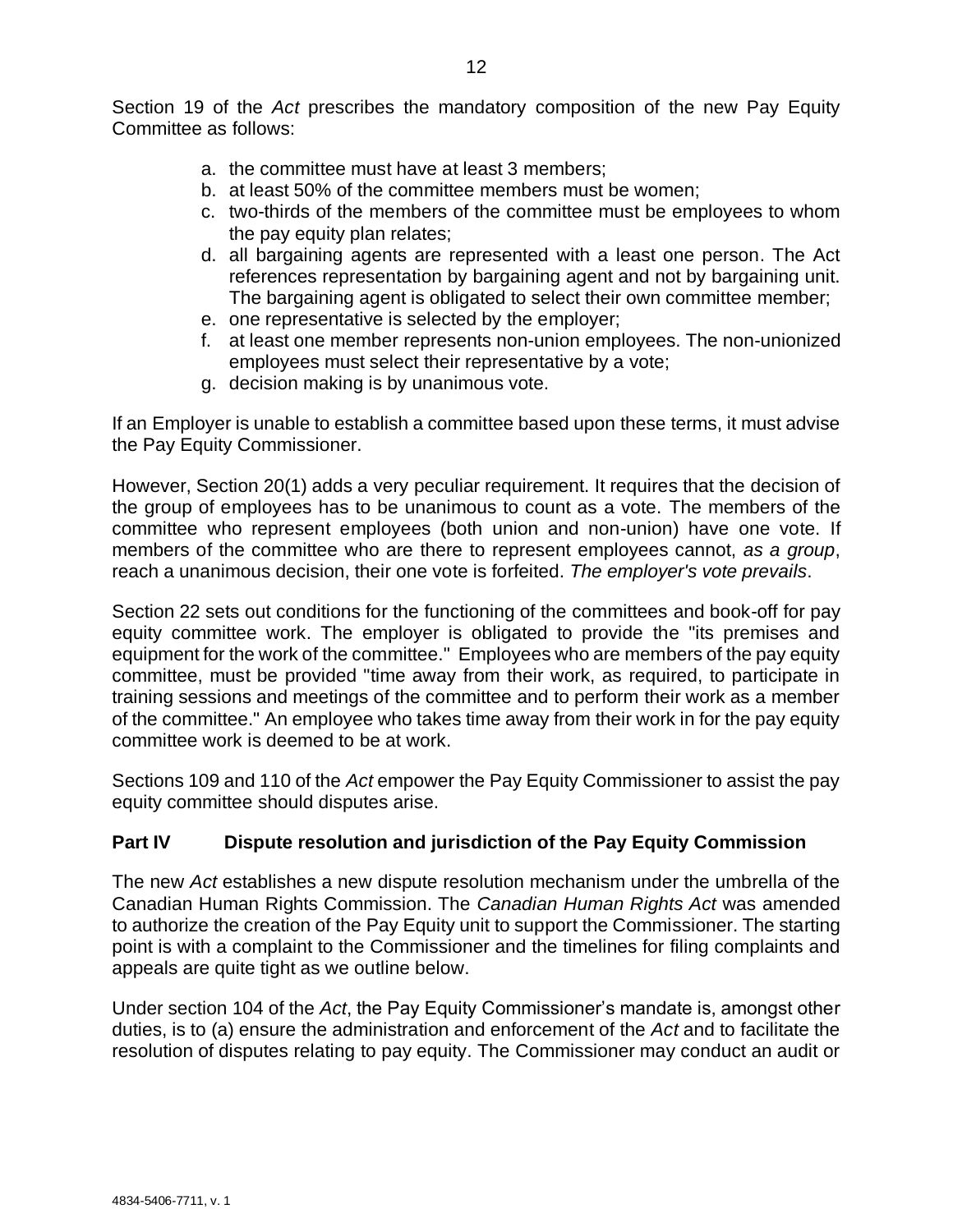an investigation for non-compliance with the *Act*. Where a violation of the Act is found, a party has a right of review to the Commissioner.

Section 147 to 150 of the *Act* provide the dispute resolution sections and identify three different types of methods to resolve a dispute. First, during the development of the plan, if the employer and employee members of a committee do not agree "*in respect of a matter at any step leading to the establishing of a pay equity plan or the updating of a pay equity plan*", a trade union may file a "Notice of Matters in Dispute" with the Pay Equity Commissioner (s. 147).The Commissioner's role is to attempt to assist the parties to settle any part or all of the matter and all parties are given an opportunity to make submissions. The Commissioner may make an order settling the dispute and the contents of the order form part of the pay equity plan.

Second, at the point of posting a pay equity plan, if the employer (not a committee) proceeded with the plan development, a bargaining agent may file a "Notice of Objection" (s. 148) where it objects to the pay equity plan. Particulars of the objection are to be filed with the Pay Equity Commissioner. Third, under section 150, a trade union may file a complaint with the Commissioner regarding any other contravention of the Act other than s. 32 to 51 of the Act. For example, such complaints could apply to where an employer failed to make the pay equity compensation increases. In addition, a trade union may file a complaint "where it has reasonable grounds to believe that the employer attempted to influence non-union employees on the committee" or where "it believes another trade union acted in bad faith, in an arbitrary or discriminatory manner while exercising its functions" under the *Act*.

The *Act* sets out a 60 day limit for filing a complaint from the time the incident or circumstances giving rise to the complaint was known or ought to have been known. (s. 152 (2)). The Commissioner is required to assist the parties in a resolution and settlement of the complaint.

The Commissioner may investigate of the complaint (s. 156). Through the investigation, the parties have an opportunity to present evidence and make representations. The Commissioner is required to make an order to settle the dispute or dismiss the complaint in whole or in part. Any order forms part of the pay equity plan (s. 157(3)). Following the Commissioner's decision, a party may request a review within 30 days. Following such a decision, a trade union may appeal to the Canadian Human Rights Tribunal within 30 days after the day they have received the decision or order.

Finally, the Pay Equity Commissioner also has the broad powers to consider discriminatory wage practices beyond s. 11, equal pay for work of equal value. Such claims often involve s. 7 (reprisals) and s. 10 (no discrimination in employment) of the *Canadian Human Rights Act.* The Pay Equity Commission may investigate such complaints or sever some or all of the allegations involving the broader claims to the Human Rights Commission rather than the Pay Equity division. (s. 40 (4.2) of *Canadian Human Rights Act*. One example of a broader claim may involve a wage grid dispute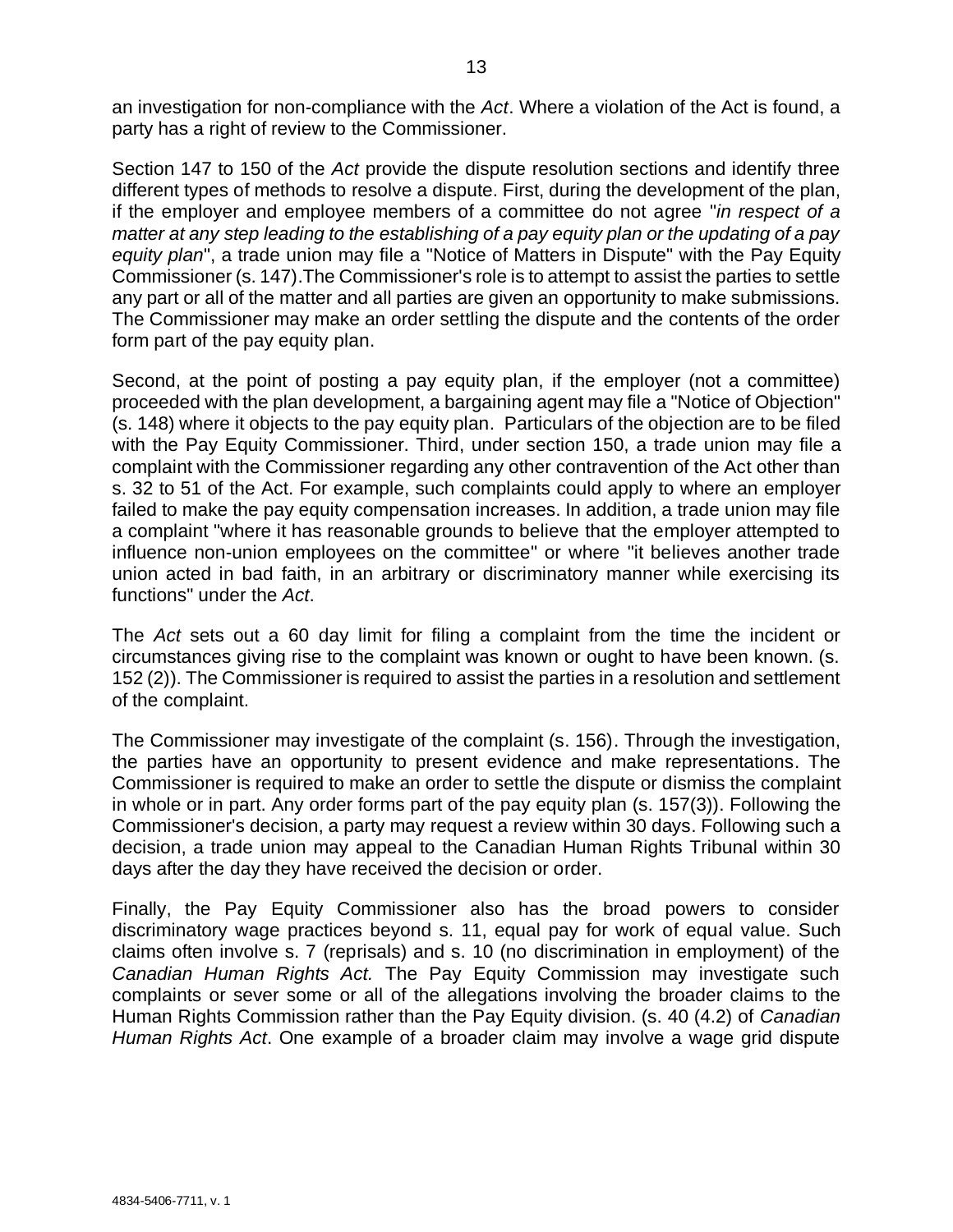where the female job classes are paid on a wage grid with more steps than the male comparator job classes<sup>7</sup>.

#### **Concluding Comments**

The Pay Equity Commissioner has begun to provide "Interpretations, Policies and Guidelines" to assist the workplace parties which may be found on the Commissioner's new website: [www.payequitychrc.ca.](http://www.payequitychrc.ca/) We anticipate that further interpretative guides or policies will be issued by the Commissioner. A specific pay equity complaint form is not available on the CHRA Commission website.

However, at these early stages of the implementation of the *Act*, there will be many interpretative questions. For a trade union, a central guiding question is whether the interpretation of the *Act* advances the remedies to end gendered wage discrimination and ensures that a robust and broad interpretation of the *Act* is applied.

The *Act* enables the Federal government to develop further regulations. We anticipate further round of regulations to guide the pay equity processes, particularly regarding the maintenance of pay equity.

The new Pay Equity Act provides a unique opportunity to remedy systemic gender discrimination in compensation practices. There is much work to be done between now and September 3, 2024.

Over the course of the coming months Cavalluzzo LLP will provide further guides to assist in the process. We will prepare a guide on the gender neutral comparison methods to ensure women's work is fully valued. We anticipate preparing further analysis of the application of the *Act's* comparison methods: the equal average method; the equal line method and the proxy comparison method for employers with no male job classes.

<sup>7</sup> see for example, *Canadian Union of Public Employees Local 1999 v. Lakeridge Health Corporation,* 2012 ONSC 205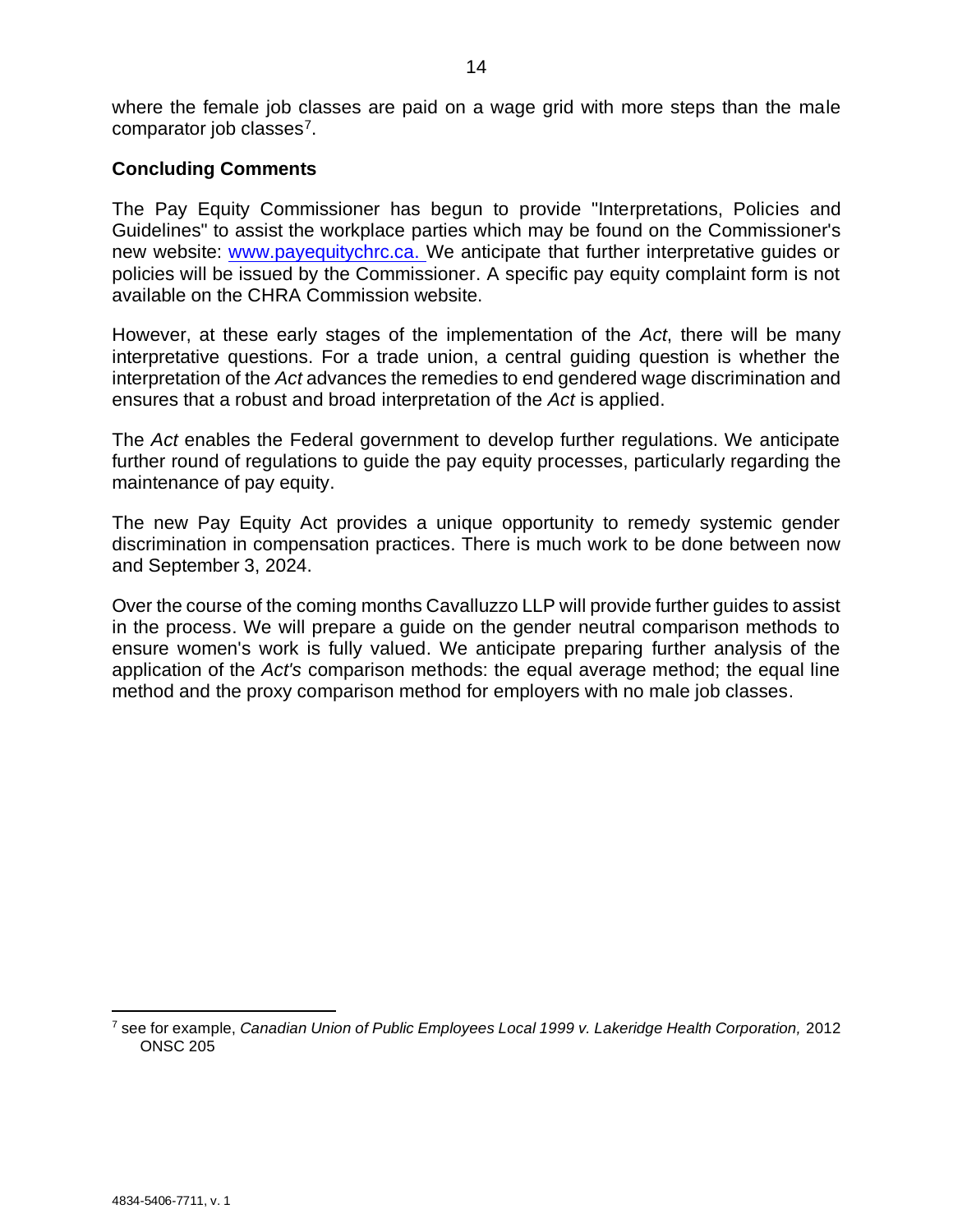#### **Appendix**

#### **HIGHLIGHTS – TRADE UNIONS AND THE FEDERAL PAY EQUITY ACT**

- As of **August 31, 2021**, the Federal government's new Pay Equity Act ("Act") and the accompanying Regulation are in effect.
- The federal pay equity legislation covers federally-regulated businesses and industries, both public and private sector, with 10 or more employees.
- The first deadline is **November 1, 2021** when the Employer is required to post a notice in the workplace setting out its obligations to establish a pay equity plan

#### **The Pay Equity Committee**

- Employers must make "reasonable efforts" to establish a pay equity committee where the employees are represented by a trade union if there are 10 or more employees (s.16(1)).
- Bargaining agents have the right to participate on a pay equity committee no matter the size of the workplace (s. 19).
- Composition of the Pay Equity Committee:
	- If there is more than one bargaining agent, each bargaining agent must have a least one representative. (s. 19 (1)).
	- at least 50% of the committee members must be women.
	- two-thirds of the members of the committee must be employees to whom the pay equity plan relates.
	- at least one representative is selected by the employer.
	- at least one member represents non-union employees. The non-unionized employees must select their representative by a vote.
- Employees participating on a committee receive their regular pay for that time.
- The Act generally requires a single pay equity plan for a single employer (s.12). However, a bargaining agent or employer may apply to the Pay Equity Commission to approve the creation of more than one pay equity plan. (s. 30).
- In a committee vote, the Act provides that "the members who represent employees have, as a group, one vote and the members who represent the employer have, as a group, one vote", and that "a decision of a group counts as a vote only if it is unanimous".